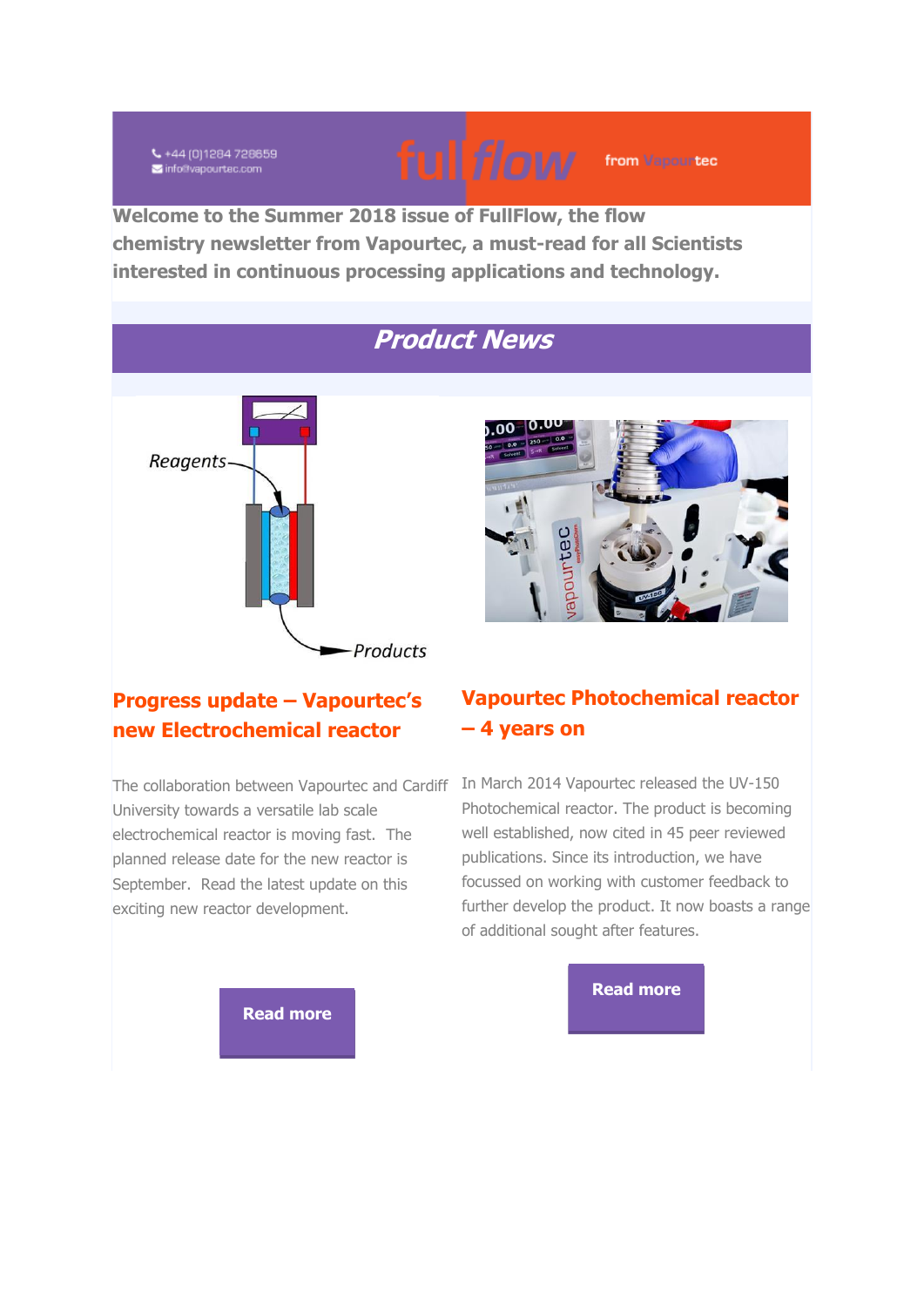

## **Introducing the Application Programming Interface (API)**

In 2010 an innovative start-up called Cyclofluidic approached Vapourtec with the need for an interface between their molecule optimisation algorithms and Vapourtec R-Series tasked with running the next synthesis iteration. Vapourtec developed the API. Over the years this software has evolved into a very powerful interface enabling reaction optimisation and automated library synthesis.

**[Read more](https://vapourtec.createsend1.com/t/r-l-jjltulty-l-h/)**

# **Latest News**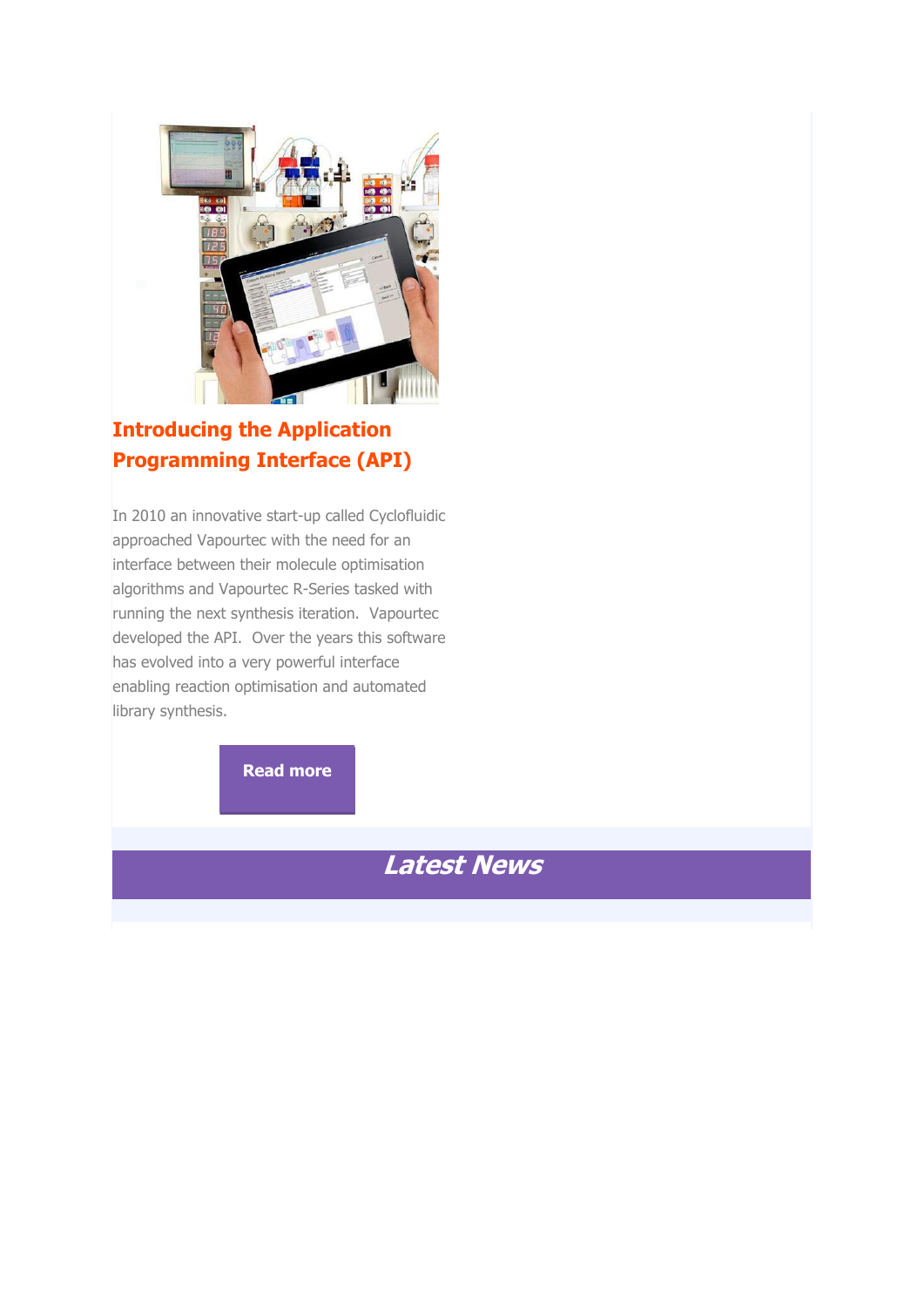

#### [Dichlorophenylacrylonitriles as AhR](https://vapourtec.createsend1.com/t/r-l-jjltulty-l-u/)  Ligands – [Targeting breast cancer](https://vapourtec.createsend1.com/t/r-l-jjltulty-l-u/)



#### Huge Flow Success at Achema 2018

Prof. Adam McCluskey and a team of collaborators interest in continuous flow chemistry. Vapourtec from Newcastle, Australia and West Lafayette, USA perform a photo-bromination in continuous flow, of a highly promising series of anti-cancer compounds.

The Achema meeting in Frankfurt saw great was excited with the level of interest particularly regarding continuous flow photochemistry.



Light-Induced Nickel-Catalysed Negishi Cross-Coupling

**[Read more](https://vapourtec.createsend1.com/t/r-l-jjltulty-l-n/)**

A Tube With A View

#### **Blog 1 - Flow Chemistry Blog and** 5- fluorouracil hydration



Well, hello and how do you do. My name is Puan Skilton, and Lam the research scientist at a company called Vapourtec. We manufacture equipment for flow chemistry. We really wanted to tell everyone a bit more about what we do and how we do it, so I have started to write this blog. Hopefully you will enjoy it and find out a little more about how we go about things.

#### A Tube With A View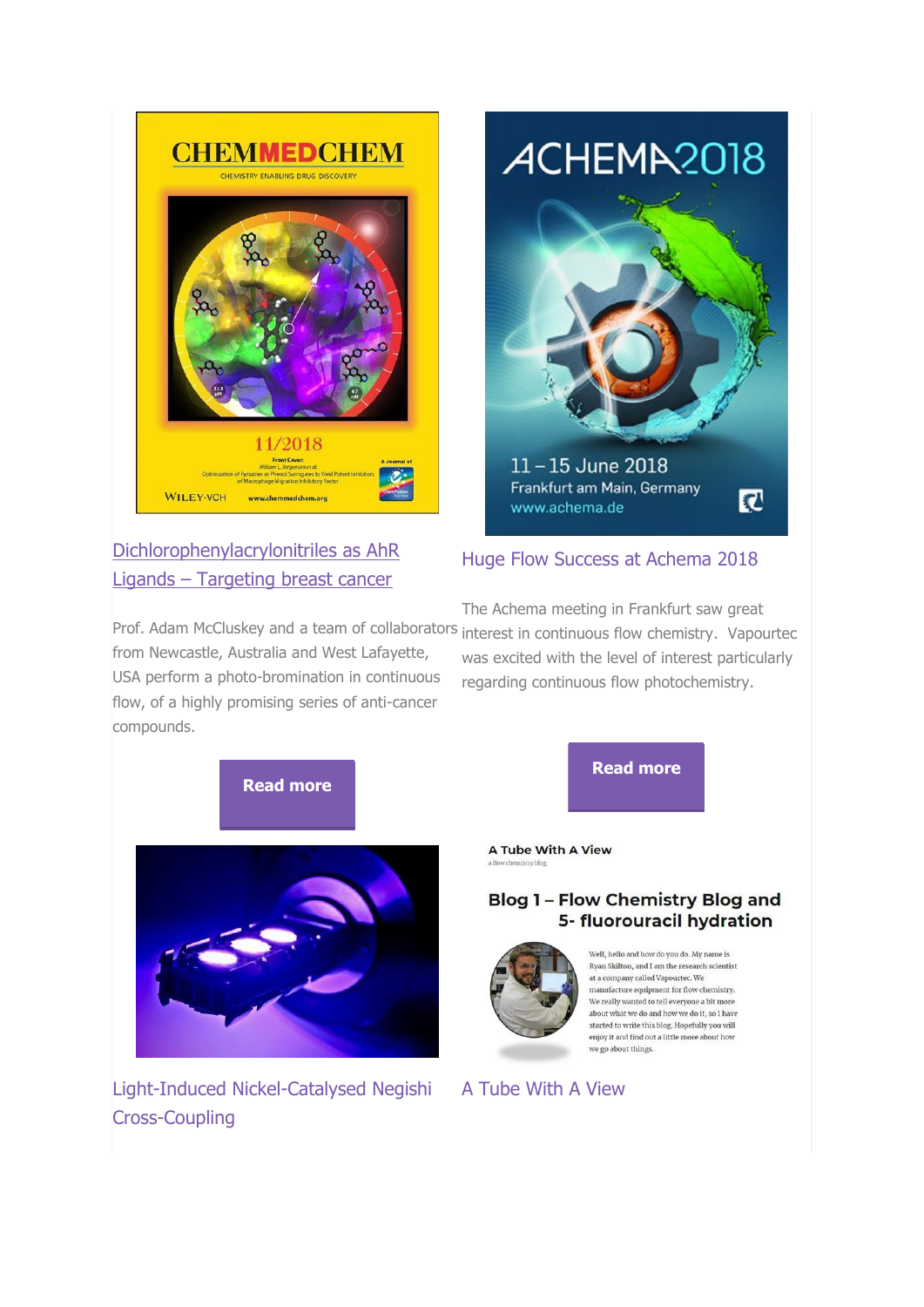Dr Jesús Alcázar and the team from Janssen Research and Development have collaborated with begun a written blog  $- A$  Tube with a View  $-$  to the Universidad de Castilla-La Mancha to demonstrate how light can be used to enhance nickel-catalysed Negishi cross-coupling reactions. Vapourtec Research Scientist, Dr Ryan Skilton has share flow chemistry experiences.



**[Read more](https://vapourtec.createsend1.com/t/r-l-jjltulty-l-c/)**

# **Application Notes**



## **Automated photochemical library Photochemical hydration and synthesis**

This application note shows rapid synthesis of a library of 12 [2+2] photo-cycloadducts in 50 mg quantities and rapid screening of a range of photosensitisers.



# **scale-up of anti-cancer candidate**

This application note shows an efficient and clean functionalisation of a candidate for an anti-cancer pharmaceutical.

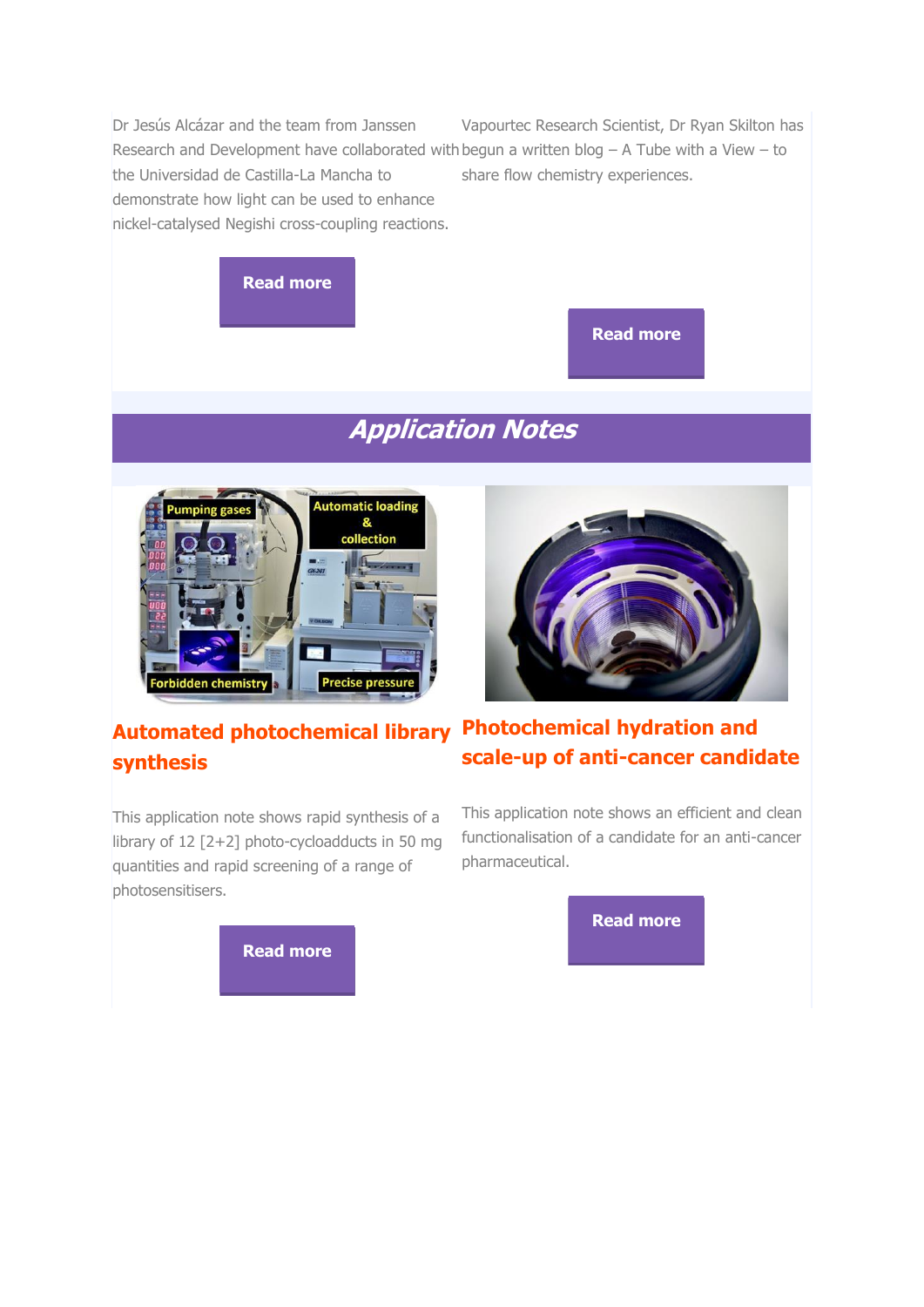

#### **Photochemical Bromination with molecular bromine**

In this application, a solution of elemental bromine is used to perform the photobromination of a range of substituted toluenes, and explore their scale-up to over 10 g/hr.

**[Read more](https://vapourtec.createsend1.com/t/r-l-jjltulty-l-e/)**





**PERCH-CIC Congress X: 2018 International Congress for Innovation in Chemistry: Pattaya,** Thailand, **4th-7th July 2018**



## **Dial a Molecule Annual Meeting 2018:** London, **9th-10th July 2018**

The agenda will include sessions specifically related to ROAR as well as sessions on each of the 3 main Dial-a-Molecule themes – Data-Driven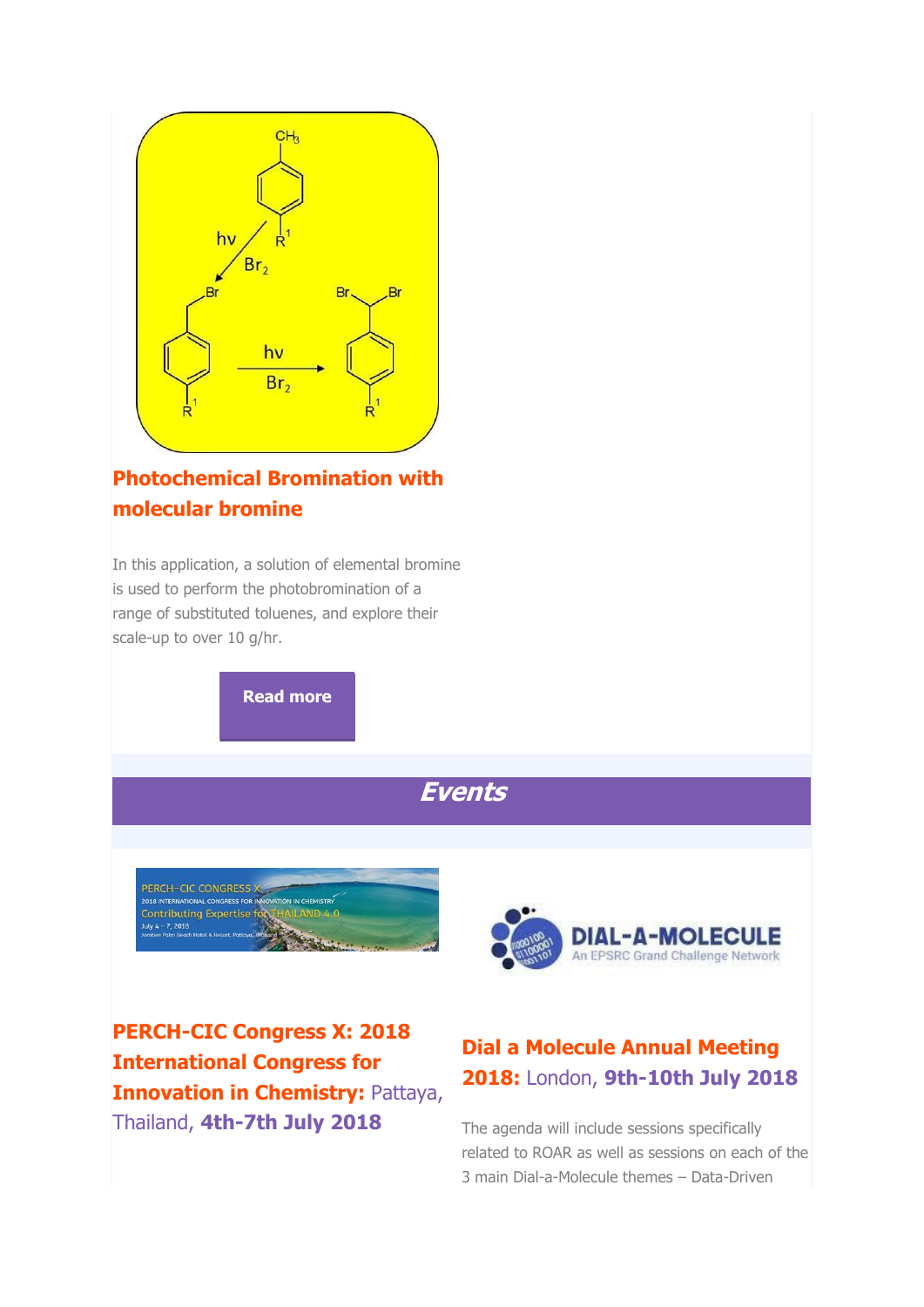Our distributors in Thailand will be exhibiting at the PERCH-CIC Congress X: 2018 International Congress for Innovation in Chemistry.

Chemistry, Enabling Technologies and Synthesis College.



## **27th PhotoIUPAC Dublin 2018:** University College Dublin, Ireland, **8th-13th July 2018**

# **[2](https://vapourtec.createsend1.com/t/r-l-jjltulty-l-yh/)56th ACS National Meeting & Exposition:** Boston, **19th-23rd August 2018**

The scientific topics to be covered in the the world today: renewable energy sources, green chemistry, atmospheric photochemistry, single molecule microscopy and super resolution imaging.

Symposium include areas of unparalleled impact in boundaries of this rapidly evolving field and learn Benefit from the expert knowledge of academic and industry leaders who are pushing the how you can transform your organic synthesis processes into a more streamlined, continuous set of synthesis operations.

**[Read More](https://vapourtec.createsend1.com/t/r-l-jjltulty-l-jl/)**

**[Read more](https://vapourtec.createsend1.com/t/r-l-jjltulty-l-yk/)**

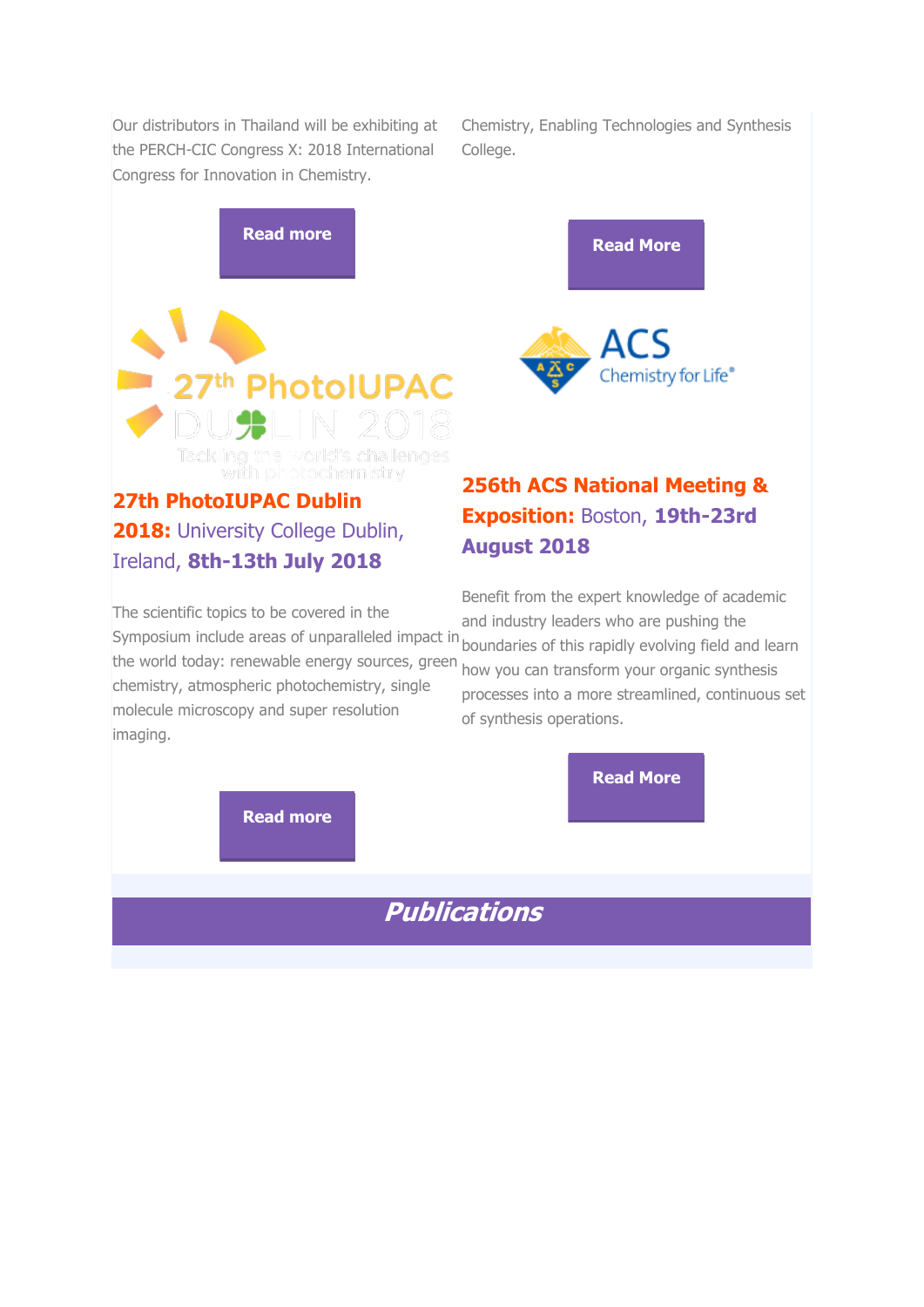

#### Studies toward the scaling of gas-liquid photocycloadditions

Dr. Emily B. Corcoran, Dr. François Lévesque, Dr. Jonathan P. McMullen, Dr. John R. Naber

Department of Process Research and Development, Merck Sharp & Dohme Corp., Rahway, USA.

# nature catalysis

Self-sustaining closed-loop multienzymemediated conversion of amines into alcohols in continuous reactions

Martina L. Contente, Francesca Paradisi

School of Chemistry, University of Nottingham, Nottingham, United Kingdom.



An Efficient Benzoxaborole One‐Pot Synthesis by Silia Cat DPP-Pd Heterogeneous Catalysis using Diboronic reactions of α-diazoketones using Acid

Kana Kunihiro, Laurence Dumais , Guillaume Lafitte, Emeric Varvier , Loïc Tomas , Craig S. Harris

**[Read more](https://vapourtec.createsend1.com/t/r-l-jjltulty-l-jt/)**

 $R + \sum_{k=1}^{n} \sum_{i=1}^{n} \frac{1}{k!} \sum_{i=1}^{n} \frac{1}{k!} \sum_{i=1}^{n} \frac{1}{k!} \sum_{i=1}^{n} \frac{1}{k!} \sum_{i=1}^{n} \frac{1}{k!} \sum_{i=1}^{n} \frac{1}{k!} \sum_{i=1}^{n} \frac{1}{k!} \sum_{i=1}^{n} \frac{1}{k!} \sum_{i=1}^{n} \frac{1}{k!} \sum_{i=1}^{n} \frac{1}{k!} \sum_{i=1}^{n} \frac{1}{k!} \sum_{i=1}^{n}$ 

Copper mediated, heterogeneous, enantioselective intramolecular Buchner continuous flow processing

DC Crowley†, D Lynch†, AR Maguire‡ † School of Chemistry, Analytical and Biological Chemistry Research Facility, University College Cork, Cork T12 K8AF, Ireland ‡ School of Chemistry and School of Pharmacy, Analytical and Biological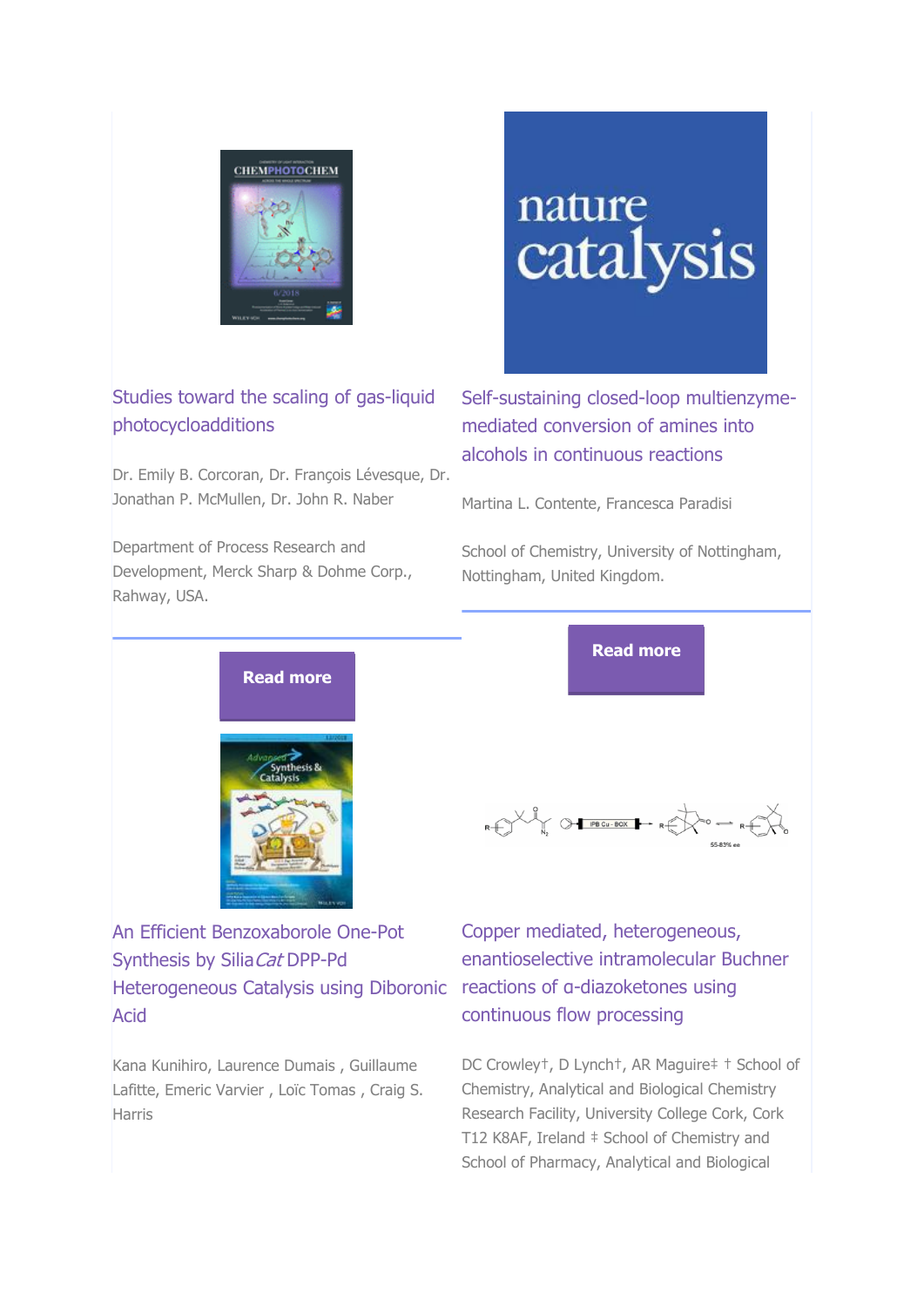Nestlé Skin Health, Galderma R&D, France Ecole Nationale Supérieure des Ingenieurs en Arts Chimiques et Technologiques, France.

Chemistry Research Facility, Synthesis and Solid State Pharmaceutical Centre, University College Cork, Cork T12 K8AF, Ireland.

IN THIS ISSUE:

ess of 2,5'-dioxo-5',6',7',8'-te<br>|uinoline]-3'-carboxylate by re<br>|vanoacetate and enaminone in



## Photoredox Iridium–Nickel Dual-Catalyzed Selective N-monomethylation of primary Decarboxylative Arylation Cross-Coupling: anilines with dimethyl carbonate in continuous flow

From Batch to Continuous Flow via Self-Optimizing Segmented Flow Reactor Hsiao-Wu Hsieh†, Connor W. Coley‡, Lorenz M. Baumgartner‡, Klavs Chen, Robert W. Hicklin, Alexander Alabugin, F. Jensen\*‡, and Richard I. Robinson\*† † Global Discovery Chemistry − Chemical Technology Group, Novartis Institutes for Biomedical Research, 250 Massachusetts Avenue, Cambridge, Massachusetts 02139, United States # Department of Chemical Engineering, Massachusetts Institute of Technology, 77 Massachusetts Avenue, Cambridge, Massachusetts 02139, United States.

Hyowon Seo, Anne-Catherine Bédard, Willie P. Timothy F. Jamison, Department of Chemistry, Massachusetts Institute of Technology, 77 Massachusetts Ave., Cambridge, MA 02139, USA.